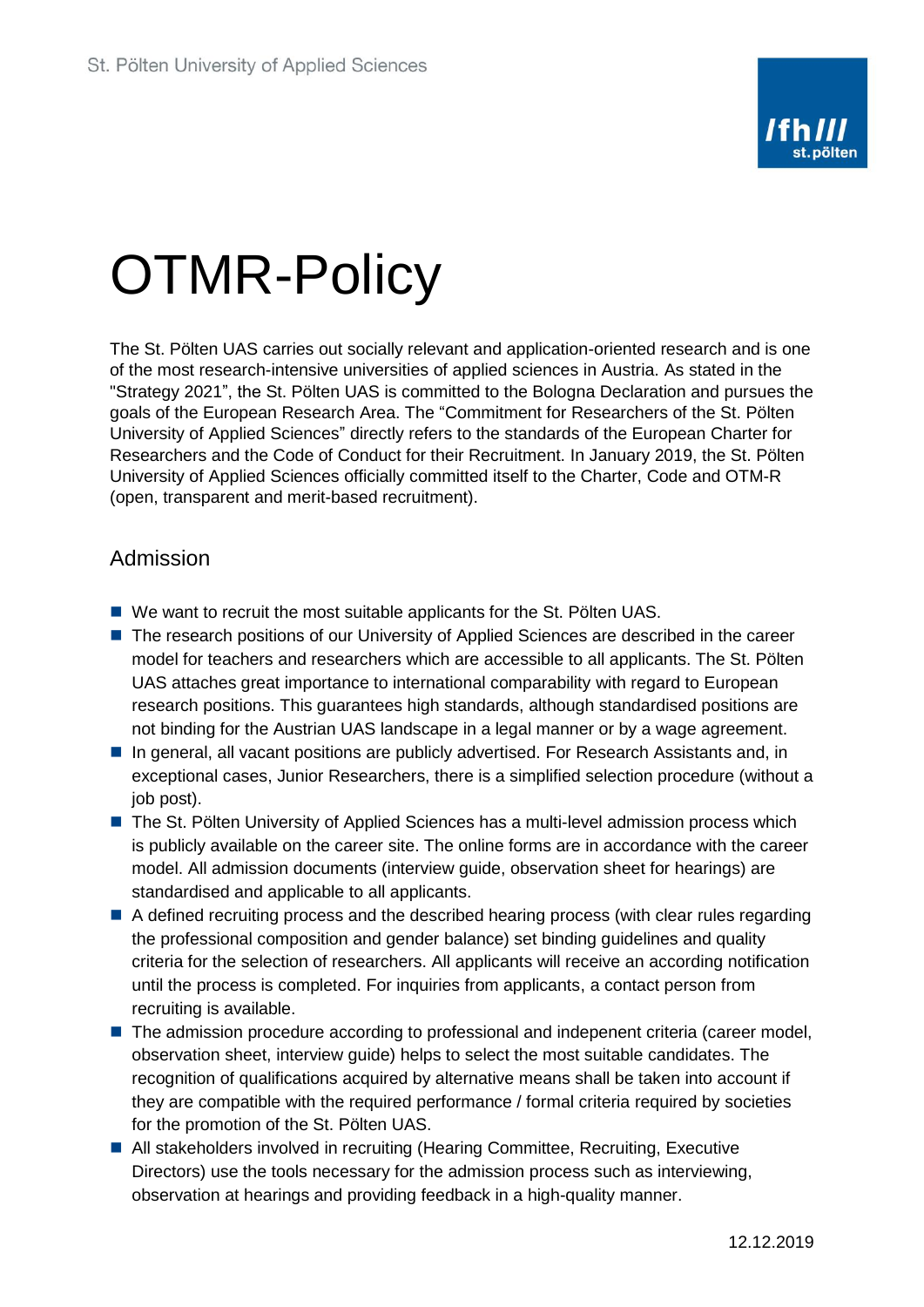- The St. Pölten UAS is committed to addressing international interested parties and therefore makes use of as many different online platforms as possible, including Euraxess. For this reason, job advertisements are also made available in English. A dedicated "contact point for international applicants and staff" supports the applicants in the application as well as in the hiring phase. The UAS uses an in-house e-recruiting tool which ensures high usability and keeps the administrative work for the applicants to a minimum.
- Research and knowledge transfer are essential pillars of the UAS strategy and therefore mission-oriented. We are committed to responsible science. As a rule, our research projects are interdisciplinary, applied and internationally oriented and therefore suitable for attracting internationally renowned researchers.
- The quality control in recruiting includes, among other things, the annual application report, the applicants' feedback on the application process and staff turnover figures.
- St. Pölten is committed to further promoting underrepresented groups. A Gender and Diversity Officer is present at hearings and has insight into the application process.
- The systematic annual personnel planning process supports the fulfilment of the objectives of the OTMR policy.

## Position

- We need highly qualified researchers who also participate in the further development of our teaching. Therefore, we systematically support and promote our researchers at the St. Pölten UAS and we expect them to actively contribute to their own development.
- The support of researchers (including qualification agreements and a mentoring system) is offered to them throughout their entire time as a staff member of the St. Pölten UAS.
- Researchers of the St. Pölten UAS should be as internationally visible and connected as possible and it is important to us that they have good career prospects in the areas of research, business and administration even beyond their career at the St. Pölten UAS. We support international publication and lecture activities as well as the participation in international conferences.

## Working Conditions

■ The St. Pölten UAS, as a university and as an employer, offers a research-friendly environment, which means that it creates technical, social and legal framework conditions that make research possible as well as facilitate and promote it. The contractual conditions between the St. Pölten UAS as an employer and the research staff are